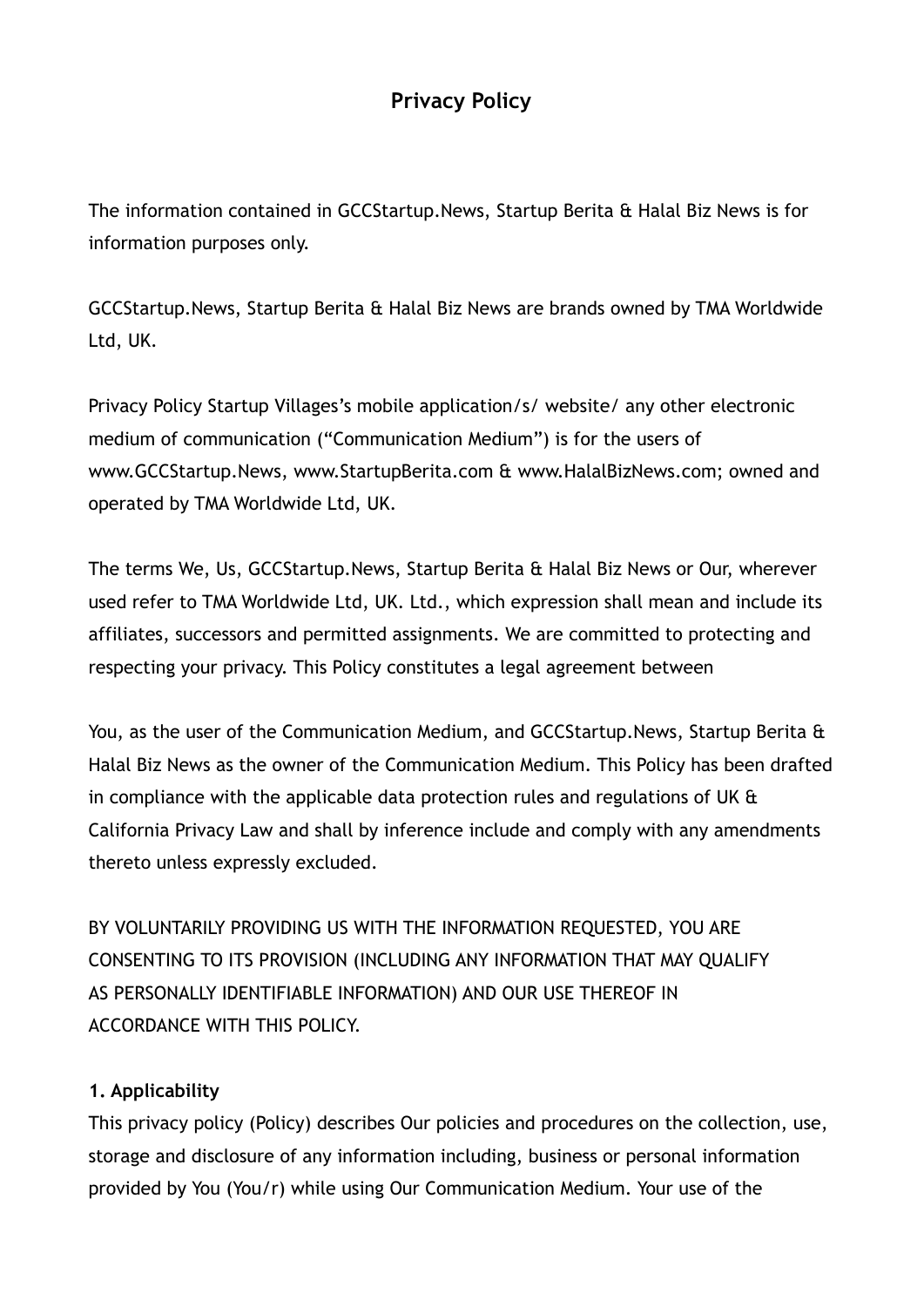Communication Medium will be governed by this Policy in addition to the Terms of Use as applicable to You. The Policy together with the Terms of Use are referred to as the Documents. During your association with GCCStartup.News, Startup Berita & Halal Biz News, you may be required to execute certain other commercial agreements (Commercial Agreements) and such Commercial Agreements shall govern Your business relationship with GCCStartup.News, Startup Berita & Halal Biz News as per the terms thereof. In the event of any conflict between such agreement and the terms enforced under this Policy, the terms of this Policy shall prevail.

### **2. Collection of Information**

GCCStartup.News, Startup Berita & Halal Biz News would use the information provided by You only for the purposes described in the Policy and in accordance with the Documents. During Your use of Our Communication Medium, we may collect and process such information from You, including but not limited to:

(a) Information that You provide to Us by filling in forms on our Communication Medium. This may include personally identifiable information such as name, email address, mailing address, phone number, financial information, video, audio etc., Unique identifiers such as user name, account number, password and preferences information such as favorites lists, transaction history etc.; UK, August 2021

(b) Information relating to Your business that may be used by Us on the Communication Medium or otherwise as agreed to for Our analysis for further engagement. This information will generally not be used with an identification of individual users or individual businesses. Transparency of a user and business information related to an identifiable business is restricted to recipient users associated with Startup Villages who have been specifically authorized to view such information by the originating and authorizing user;

(c) Information that You provide when You write directly to Us (including by e-mail);

(d) Information that You provide to Us over telephone. We may make and keep a record of the information You share with us;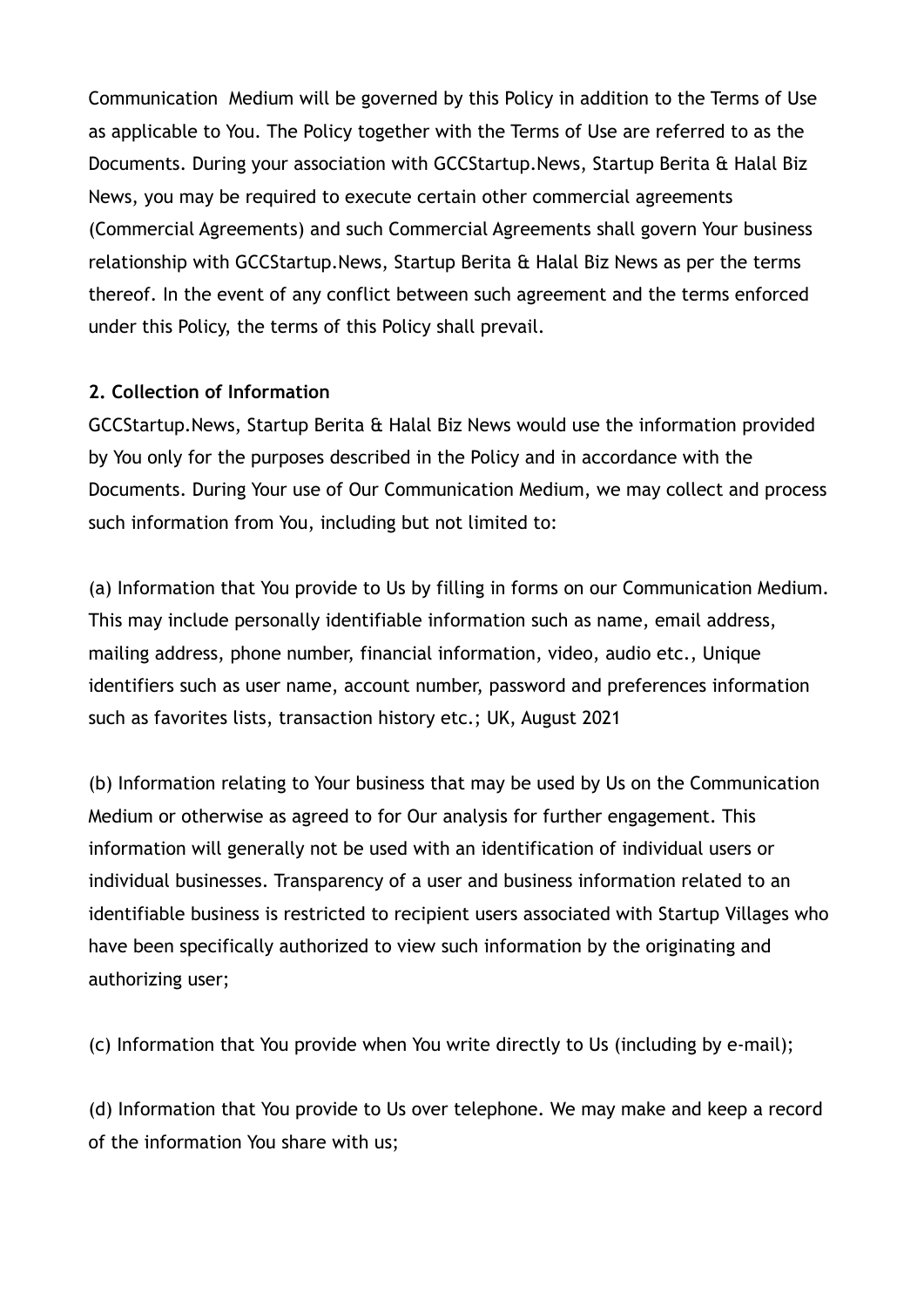(e) Information relating to logs is automatically reported by Your browser each time You access a web page. When You use our Communication Medium, Our servers automatically record certain information that Your phone sends whenever You visit our Communication Medium.

### **3. Cookies**

"Cookies" are small files that reside on Your phones' hard drive and generally contain an anonymous unique identifier and are accessible only by the Communication Medium that placed them there and not any other sites. We may collect information about Your general internet usage by using a cookie file which is stored on the hard drive of Your phone. Cookies help Us improve Our Communication Medium and deliver a better and personalized service. Cookies enable Us:

(a) to estimate Our users size and usage pattern;

(b) to store information about Your preferences, and allow Us to customize Our Communication Medium per Your interests;

(c) to speed up Your searches;

(d) to recognize You when You return to Our Communication Medium. You may refuse to accept Cookies by activating the setting on Your browser which allows You to refuse the setting of Cookies. However, if You select this setting You may be unable to access certain parts of Our Communication Medium. Unless You have adjusted

Your browser setting so that it will refuse Cookies, Our system may issue Cookies when You log on to our Communication Medium. The use of Cookies by Our partners, affiliates, advertisers or service providers is not covered by the Policy. GCCStartup.News, Startup Berita & Halal Biz News may use the services of certain third parties, for the purpose of operating and administering the Communication Medium.

Such third-party service providers may collect the information sent by You as part of a web page request, including Cookies and your IP address and such information will be governed by the privacy policies of the third-party service providers. Third party Websites which are accessible from our Site via links, click-throughs or banner